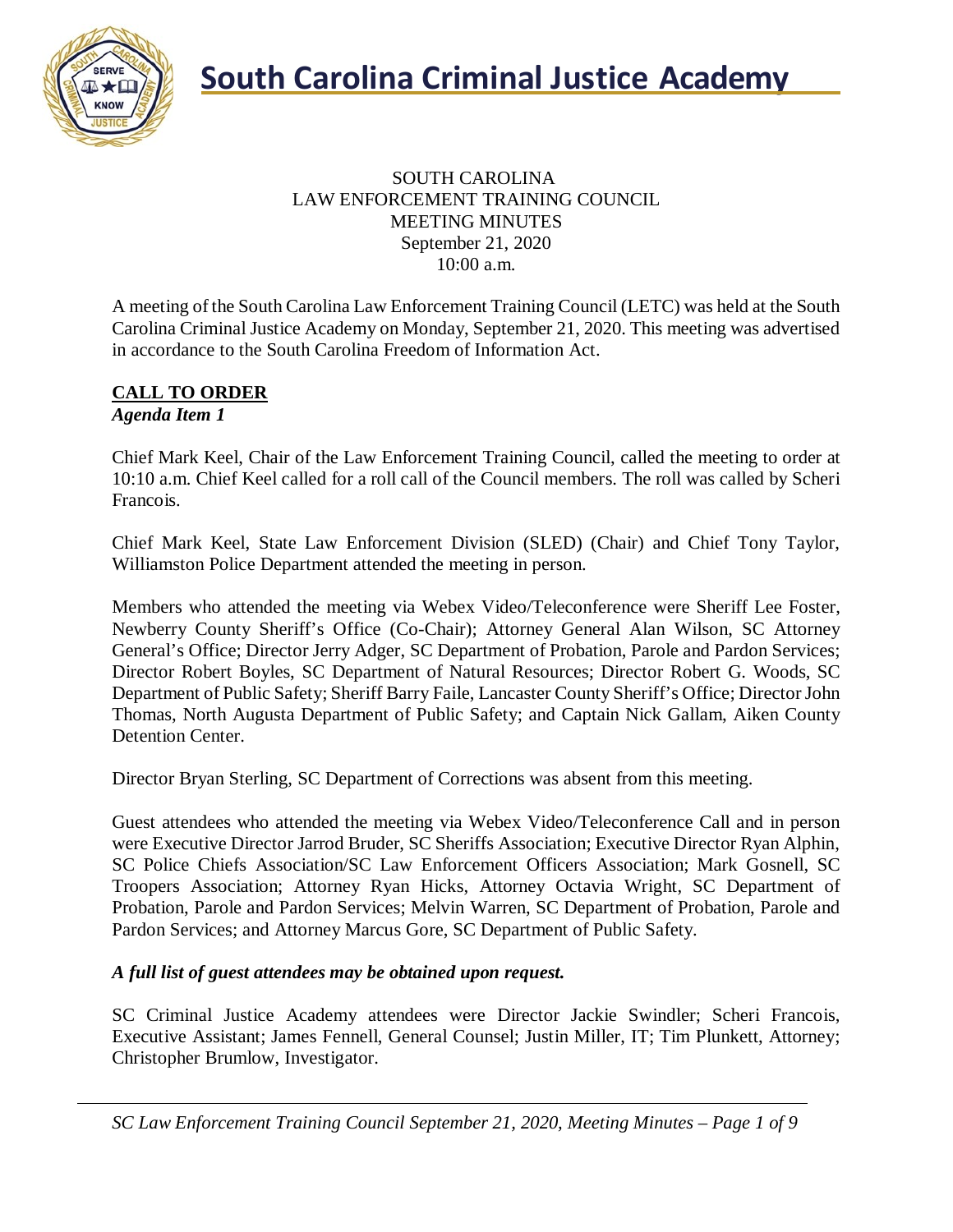

### **APPROVAL OF AGENDA**

*Agenda Item 2*

Upon a motion made by Sheriff Faile and seconded by Director Boyles, Council voted unanimously to adopt the agenda as presented.

### **APPROVAL FOR MEETING MINUTES**

*Agenda Item 3*

1. A motion to approve the minutes of the August 17, 2020, meeting was made by Sheriff Foster and seconded by Director Boyles. Council voted unanimously to accept the meeting minutes as recorded.

#### **DIRECTOR'S REPORT**

*Agenda Item 4A*

#### 2. **General Counsel**

- Misconduct Cases

#### **Ashley Stinson:** *2020-CJA-02-03 (PPP)*

**Summary:** Allegation of willfully making false, misleading, incomplete, deceitful, or incorrect statements to a law enforcement officer, a law enforcement agency, or representative of the agency except when required by departmental policy or by the law of this State. **Request for Final Agency Decision.**

Attorney Ryan Hicks was in attendance at this meeting to represent Ms. Stinson and answer questions from Council, if applicable.

Attorney Octavia Wright was in attendance to represent the SC Department of Probation, Parole and Pardon Services and answer any questions from Council, if applicable.

The recommendation of the Hearing Officer is either to grant Ms. Stinson eligibility for certification as a law enforcement officer in the State of South Carolina after successful completion of a period of probation deemed appropriate by Council or, alternatively, deny Ms. Stinson eligibility for certification as a law enforcement officer in the State of South Carolina for a specified amount of time, either as may be deemed appropriate by Council, pursuant to the authority set forth at S.C. Code Ann. Regs. 37-108 A.3. or 37-108 A.2.

For the sake of discussion, Sheriff Faile made a motion to accept the recommendation of the Hearing Officer. Director Boyles seconded the motion.

*SC Law Enforcement Training Council September 21, 2020, Meeting Minutes – Page 2 of 9*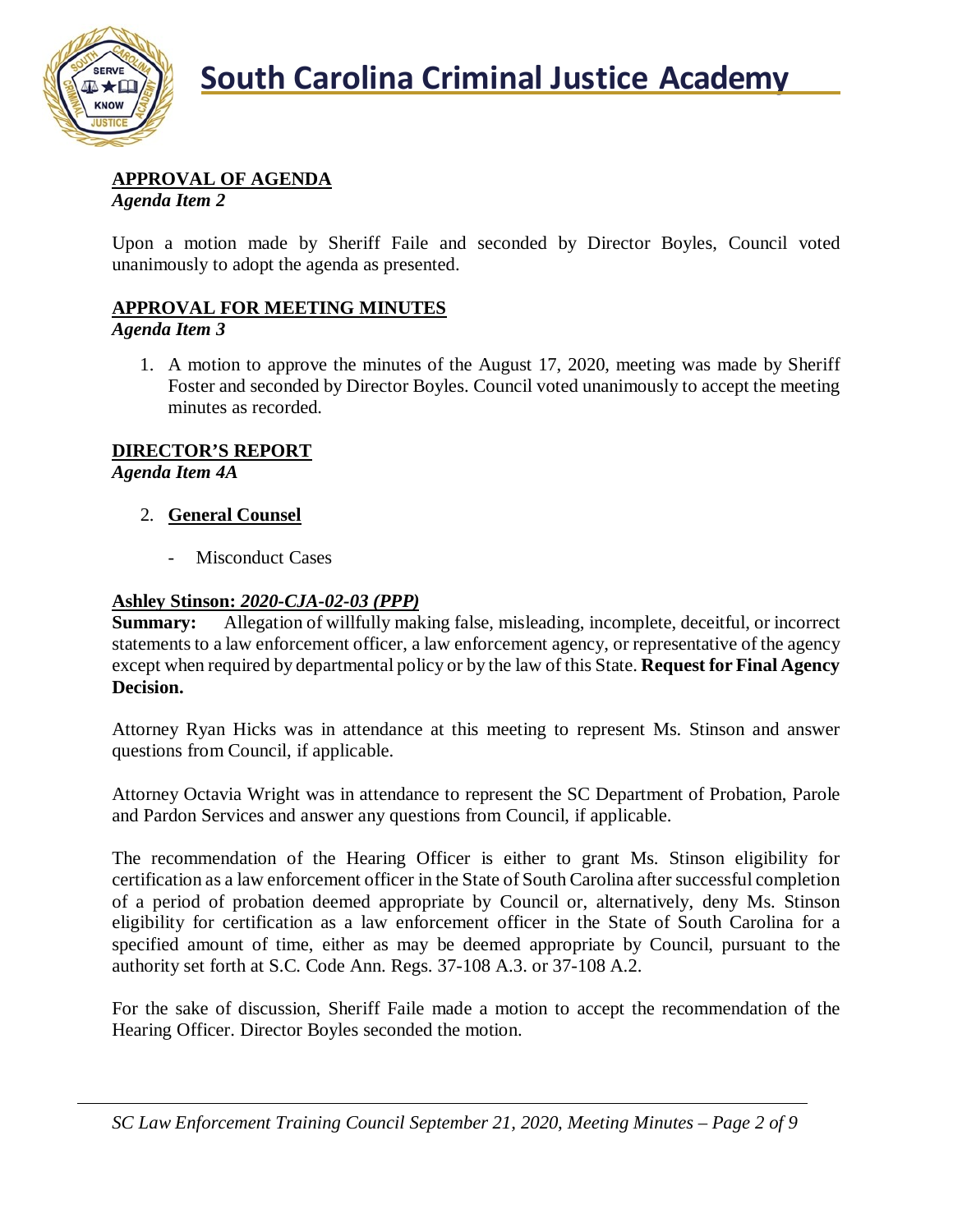

Prior to the voting process, Council had questions answered by both attorneys and Mr. James Fennel, General Counsel for the Academy, regarding the misconduct allegations against Ms. Stinson.

After hearing from Mr. Hicks and Ms. Wright, Sheriff Faile made a new motion to permanently deny Ms. Stinson's eligibility for law enforcement certifications. Director Boyles seconded the motion. Council voted unanimously to adopt the recommendation of the Hearing Officer to permanently deny Ms. Stinson's eligibility for law enforcement certification. *Please note that Chief Keel and Director Adger abstained from the voting process in this case.*

#### **Avery Noel:** *2020-CJA-02-03 (SC Department of Public Safety)*

**Summary:** Allegations of the repeated use of excessive force in dealing with the public and/or prisoners and dangerous and/or unsafe practices involving firearms, weapons and/or vehicle which indicated either willful or wanton regard for the safety of persons. **Request for Final Agency Decision.**

The recommendation of the Hearing Officer is to deny Mr. Noel's eligibility as a law enforcement officer in the State of South Carolina, either permanently, for a specified period of time, or pursuant to such other conditions as may be deemed appropriate by Council, pursuant to its authority set forth at S.C. Code Ann. Regs. 37-108.

Mr. Noel was in attendance to represent himself and answer questions from Council, if applicable.

Attorney Marcus Gore was in attendance to represent the SC Department of Public Safety and answer questions from Council, if applicable.

For the sake of discussion, Sheriff Foster made a motion to accept the recommendation of the Hearing Officer's recommendation. Director Adger seconded the motion.

Council asked questions of Mr. Noel and SCCJA in regards to the misconduct allegations against Mr. Noel.

Upon hearing from Mr. Noel, Mr. Gore and SCCJA, Sheriff Foster made a new motion to accept the Hearing Officer's recommendation to permanently deny Mr. Noel's eligibility for law enforcement certification. Chief Taylor seconded the motion. Council voted unanimously to adopt the recommendation of the Hearing Officer to permanently deny Mr. Noel's eligibility for law enforcement certification. *Please note that Director Woods abstained from the voting process in this case.*

#### **Daniel McGowan:** *2020-CJA-02-09 (Oconee County Sheriff's Office)*

**Summary:** Allegations of willfully making false, misleading, incomplete, deceitful, or incorrect statements to a law enforcement officer, a law enforcement agency, or representative of

*SC Law Enforcement Training Council September 21, 2020, Meeting Minutes – Page 3 of 9*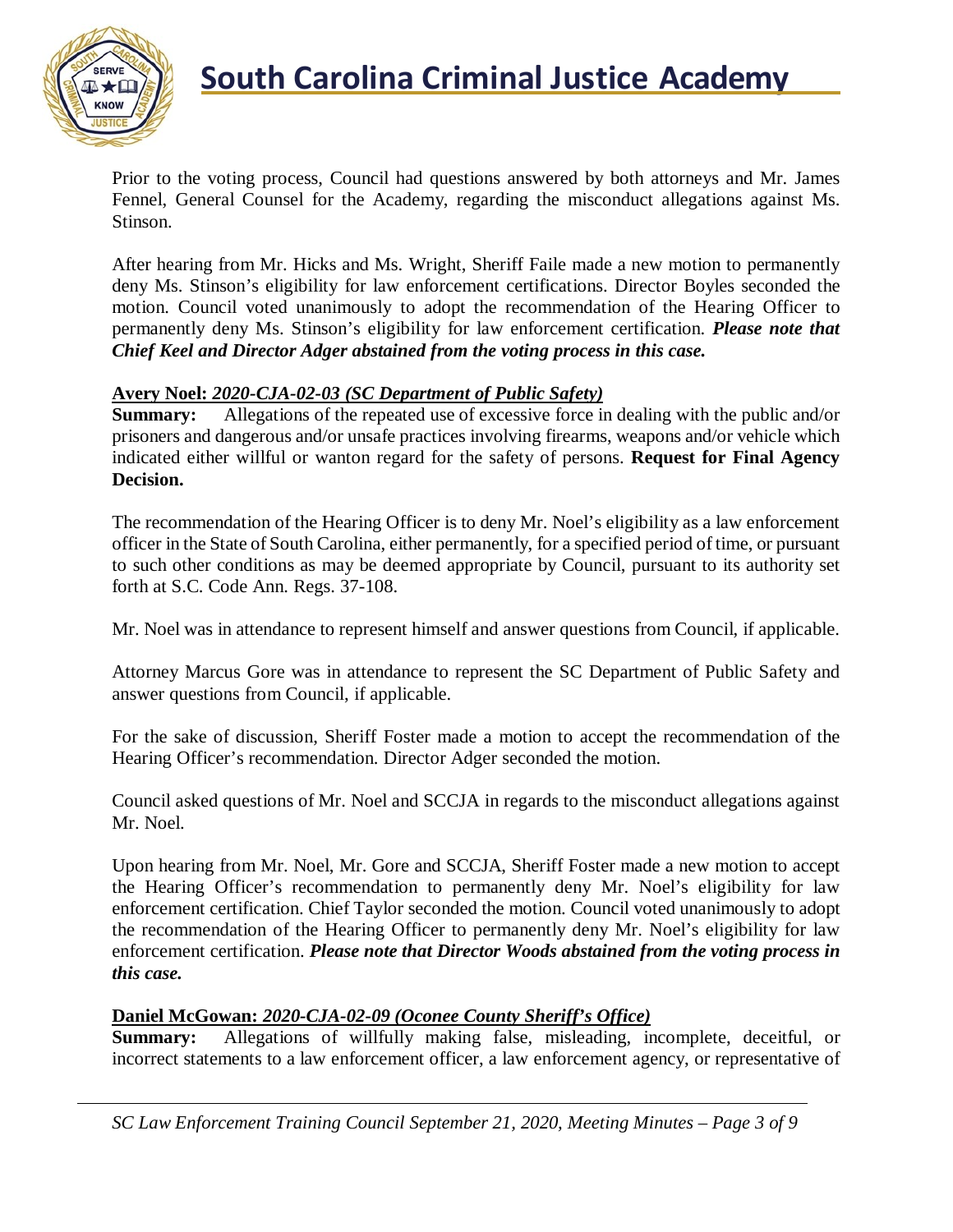

the agency except when required by departmental policy or by the law of this State and willfully providing false, misleading, incomplete, deceitful, or incorrect statements on a document, record, report, or form, except when required by departmental policy or by the laws of this State. **Request for Final Agency Decision.**

The recommendation of the Hearing Officer is to permanently deny Mr. McGowan's eligibility as a law enforcement certification in the State of South Carolina, pursuant to the authority set forth at S.C. Code Ann. Regs. 37-108 A.1.

No one was in attendance to represent Mr. McGowan or the Oconee County Sheriff's Office.

Captain Gallam made a motion to accept recommendation of the Hearing Officer. Sheriff Faile seconded the motion. Council voted unanimously adopt the recommendation of the Hearing Officer to permanently deny Mr. McGowan's eligibility for law enforcement certification.

#### **Kevin Abbatiello:** *2019-CJA-09-07 (North Charleston Police Department)*

**Summary:** Allegation of willfully making false, misleading, incomplete, deceitful, or incorrect information to a law enforcement officer, a law enforcement agency, or a representative of the agency, except when required by departmental policy or by the laws of this State. **Request for Final Agency Decision.**

The recommendation of the Hearing Officer is to permanently deny Mr. Abbatiello's eligibility as a law enforcement officer in the State of South Carolina, pursuant to the authority set forth at S.C. Code Ann. Regs. 37-108 A.1.

Mr. Abbatiello was in attendance to represent himself and answer questions from Council, if applicable.

No one was in attendance to represent the North Charleston Police Department.

Council asked questions of Mr. Abbatiello regarding the misconduct allegations against him.

Upon hearing from Mr. Abbatiello, Director Adger made a motion to accept the recommendation of the Hearing Officer. Director Woods seconded the motion. Council voted unanimously to adopt the recommendation of the Hearing Officer to permanently deny Mr. Abbatiello's eligibility for law enforcement certification.

#### **James Bateman:***2018-CJA-08-18*

**Summary:** Allegation of willfully providing false, misleading, incomplete, deceitful, or incorrect statements on a document, record, report, or form, except when required by departmental policy or by the laws of this State. **Request for Final Agency Decision.**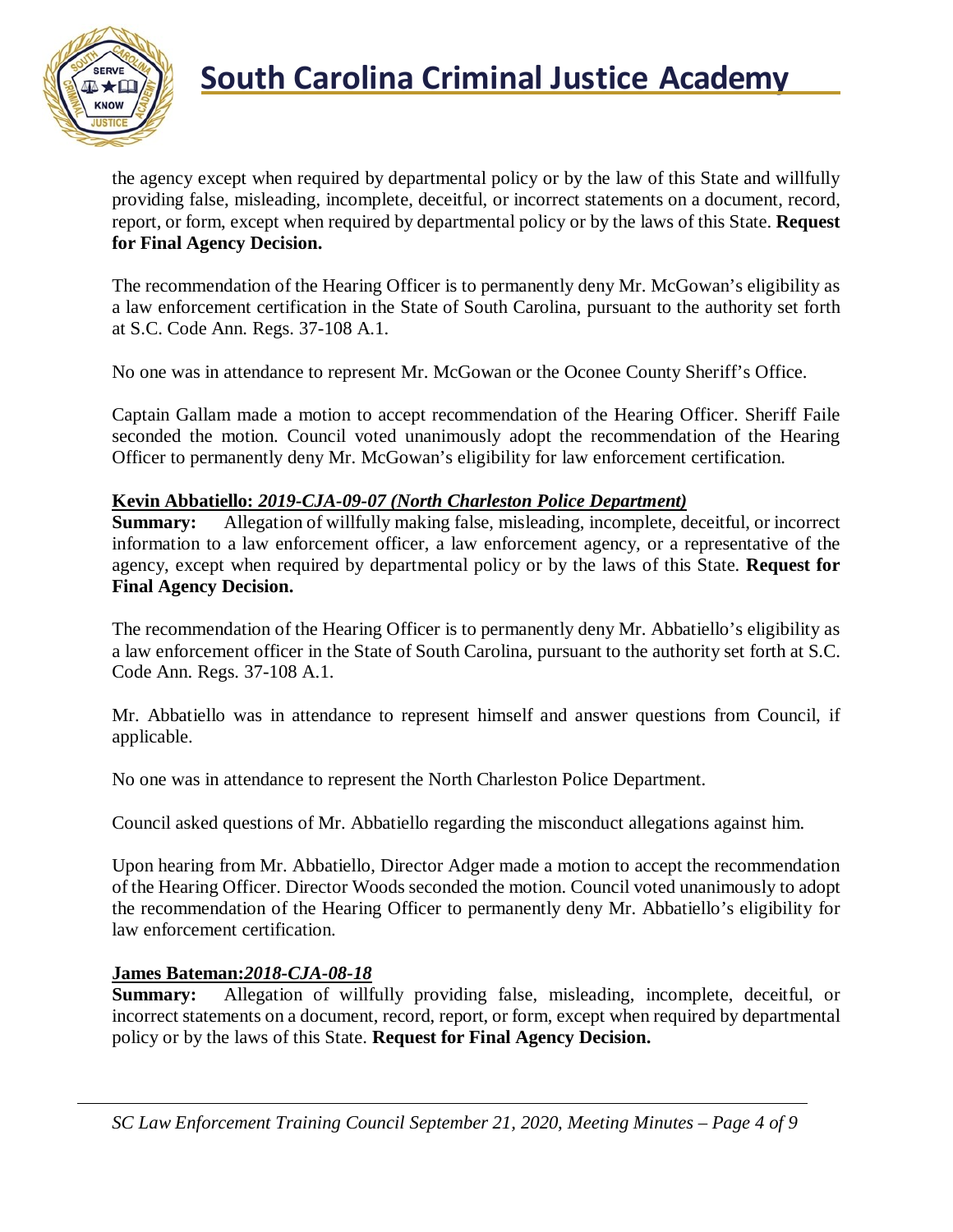

## **South Carolina Criminal Justice Academy**<br>KNOW

The recommendation of the Hearing Officer is to permanently deny Mr. Bateman's eligibility for certification as a law enforcement officer in the State of South Carolina, either permanently, for a specified period of time, or pursuant to such other conditions as may be deemed by Council, pursuant to its authority set forth at S.C. Code Ann. Regs. 37-108 A.

There were no representatives in attendance for the officer or the agency.

Sheriff Foster made a motion to accept the recommendation of the Hearing Officer to permanently deny Mr. Bateman's eligibility for law enforcement certification. Attorney General Wilson seconded the motion. Council voted unanimously to permanently deny Mr. Bateman's eligibility for law enforcement certification.

#### **Christopher Manley:** *2020-CJA-08-16 (Greenville County SO)*

**Summary:** The South Carolina Criminal Justice Academy received information that Christopher Manley of the Greenville County Sheriff's Office was arrested by the Fountain Inn Police Department and charged with Domestic Violence 2nd Degree. **Request for Suspension of Law Enforcement Certification.**

Sheriff Foster made a motion to suspend Mr. Manley's law enforcement certification. Attorney General Wilson seconded the motion. Council voted unanimously to temporarily suspend Mr. Manley's law enforcement certification pending the outcome of the criminal charges.

#### **Bancier Smith:** *2018-CJA-09-13 (SC Department of Juvenile Justice)*

**Summary:** The South Carolina Criminal Justice Academy received information that the charges against Mr. Smith were dismissed, nolle prossed, or he was found not guilty on November 19, 2018, and was expunged from his record. **Request for Reinstatement of Law Enforcement Certification.**

Director Adger made a motion to reinstate Mr. Smith's law enforcement certification. Captain Gallam seconded the motion. Council voted unanimously to reinstate Mr. Smith's law enforcement certification.

#### **Jamil Hall:** *2017-CJA-02-08 (Florence County SO)*

**Summary:** The South Carolina Criminal Justice Academy was notified that the charges against Mr. Hall were dismissed, nolle prossed, or he was found not guilty on January 29, 2020, and was expunged from his record. The dismissal of the criminal charges stem from his successful completion of Pre-Trial Intervention. **Request for Reinstatement of Law Enforcement Certification.**

Captain Gallam made a motion to reinstate Mr. Hall's law enforcement certification. Director Adger seconded the motion. Council voted unanimously to reinstate Mr. Hall's law enforcement certification.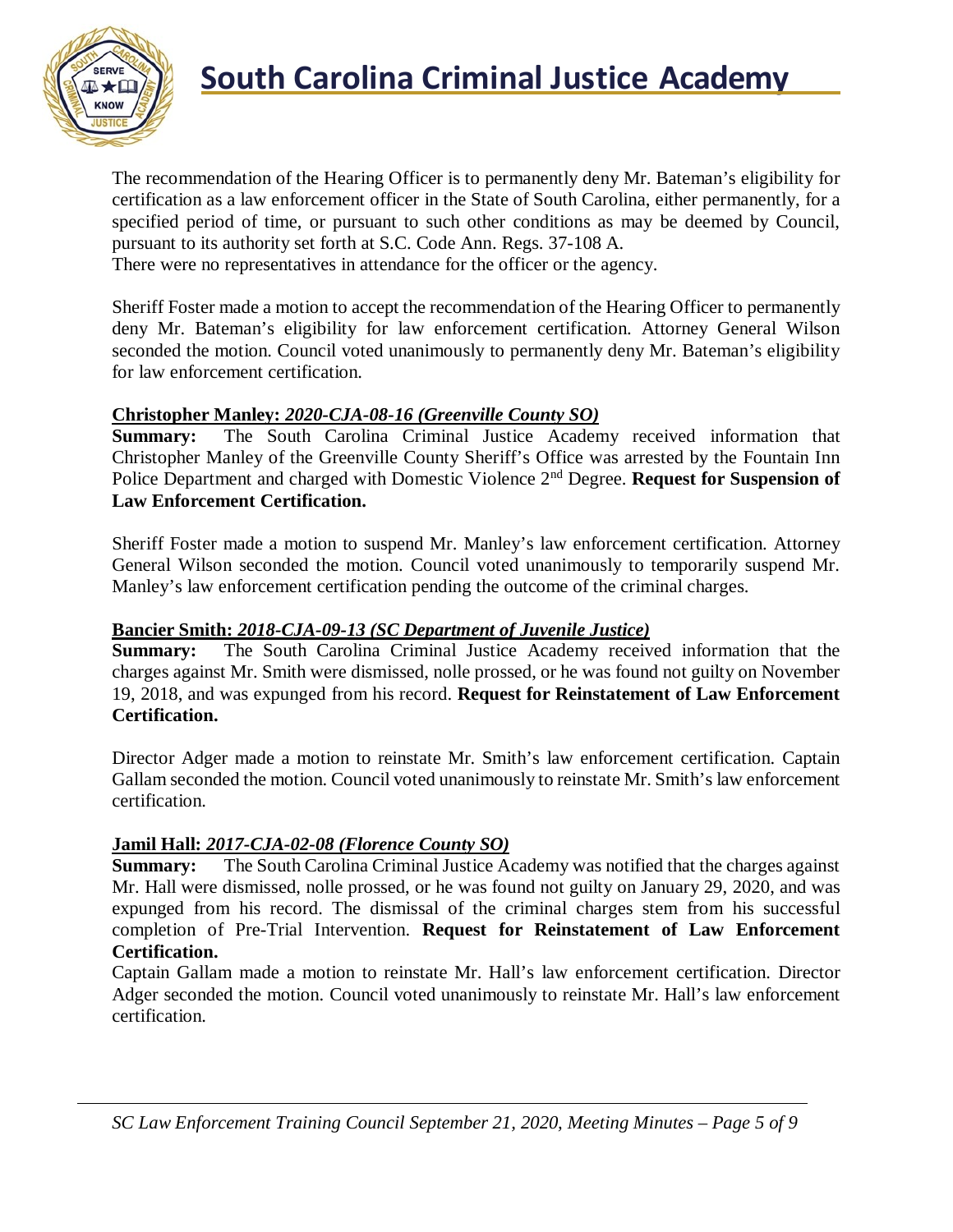

## **South Carolina Criminal Justice Academy**<br>KNOW

#### **Hannah Catoe:** *2020-CJA-04-07 (Lancaster PD)*

**Summary:** The South Carolina Criminal Justice Academy received information that the charges against Ms. Catoe were nolle prossed on September 3, 2020. **Request for Reinstatement of Law Enforcement Certification.**

Captain Gallam made a motion to reinstate Ms. Catoe's law enforcement certification. Director Adger seconded the motion. Council voted unanimously to reinstate Ms. Catoe's law enforcement certification.

#### **Norman Lunsford:** *No case number assigned (Cottageville PD)*

**Summary:** Mr. Lunsford is a Reserve Officer candidate with the Cottageville Police Department. In 1995, he was arrested by the Charleston County Sheriff's Office and charged with Fraudulent Check less than \$200 1<sup>st</sup> Offense. He was convicted and paid restitution in the amount of \$26.96 and court costs. Mr. Lunsford has advised that he has applied for expungement.

Director Adger made a motion to grant Mr. Lunsford eligibility to become a Reserve Officer upon expungement of criminal charges. Sheriff Foster seconded the motion. Council voted unanimously to grant Mr. Lunsford's eligibility to become a Reserve Officer upon expungement of criminal charges.

#### **Director's Comments/Council Discussion** *Agenda Item 4B*

First, Director Swindler informed Council of an August 18, 2020, meeting in which he and Chief Keel met with Tom Hardy of the Technical College System, Walt Tobin, President of Orangeburg Technical College, Galen DeHay, President of Tri-County Technical College, and Dan Cooper of Tri-County Technical College.

During this meeting, the representatives of the college system/colleges did a presentation explaining their desire to assist the Academy by offering their schools for new hires to do their pre-academy training and any additional training that agencies require. Potential hires could also attend that same training and once completed could take their certificates to an agency showing they have completed the pre-academy training at a technical college.

This proposal is simply for the purpose of assisting agencies in the field who have expressed an interest in this option as agencies feel this could benefit them in cost savings. The colleges would also vet candidates to be sure they were fit for hire in the law enforcement profession and if deemed unfit, candidates would not be accepted into the program. There would be no cost to the students or agencies as this proposal has been presented to the Legislature and students attending this training would be eligible for lottery money and/or the WINS Scholarship.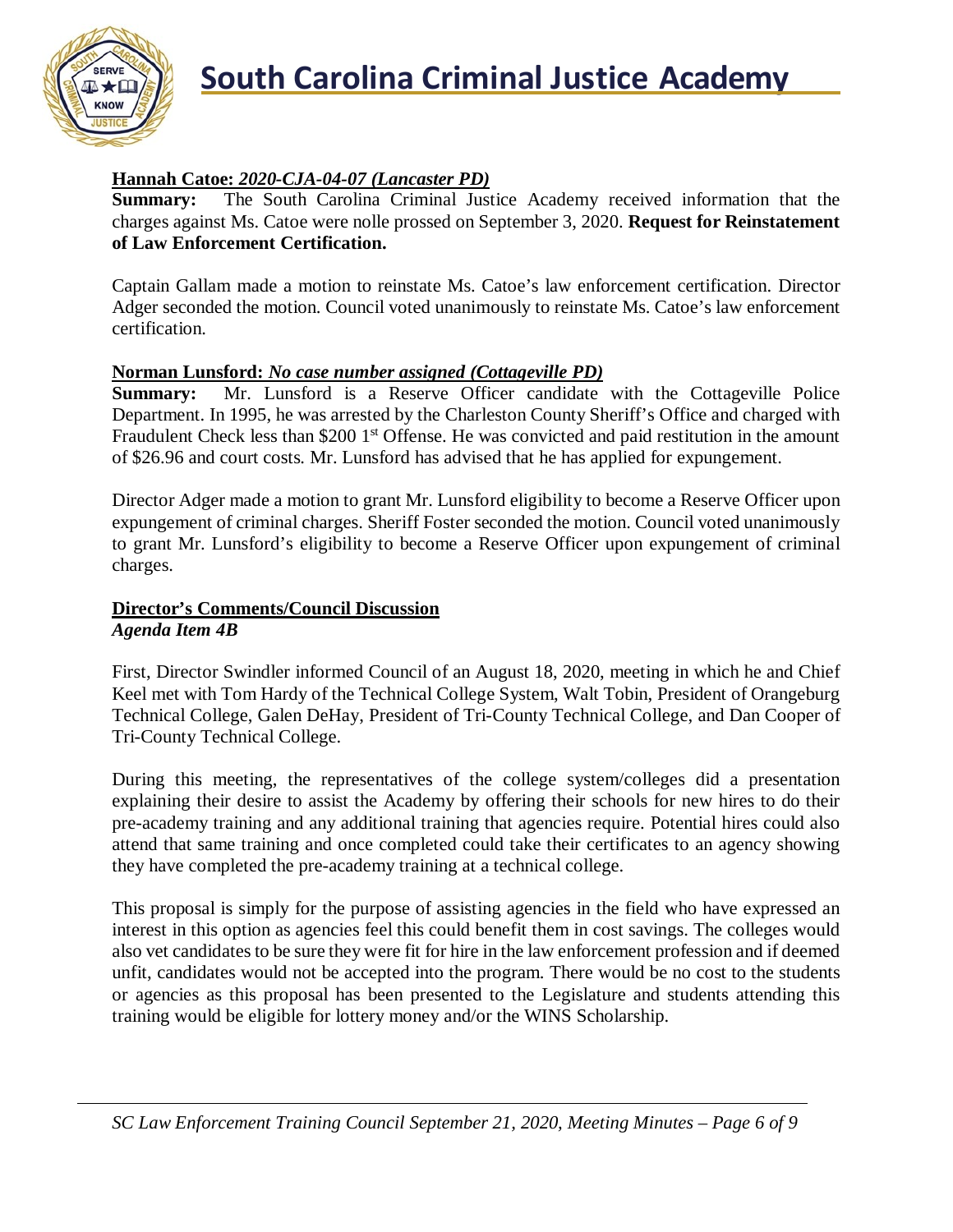

## **South Carolina Criminal Justice Academy**

An ACADIS numbers could be assigned to the schools, and they can show the Academy 4-week training to the students and administer Academy tests. Once students have completed the 4-week training, they would be eligible to come to the Academy to take the cumulative and physical abilities tests. Students would still be required to take psychological exams and aptitude tests. The representatives from the technical colleges also explained they would offer remedial training for students who do not do well on the aptitude test.

After Director Swindler presented this information to Council, members of Council had their questions answered by Chief Keel and Director Swindler.

Upon conclusion of discussion, Director Boyles made a motion for the Academy Staff to work with the representatives of the technical college system/colleges to come up with a concrete proposal to present to Council. Director Adger seconded the motion. Council voted unanimously to adopt the motion made by Director Boyles.

Next, Director Swindler presented a request from the field for Class 3 Officers to have the ability to serve civil process papers. James Fennell researched this information to find out whether this was permissible according to the statute. Mr. Fennell did not find any information that would prohibit Class 3 Officers from serving civil process papers. Director Swindler addressed Sheriffs Faile and Foster in regards to whether they had any concerns with this request being granted. Neither Sheriff had any objections to the request.

Sheriff Foster stated that it should be made clear that granting this request would not circumvent the Training Act to have Class 3 Officers do other duties outside of what these officers are permitted to do. Sheriff Foster stated that he was concerned about Class 3 Officers serving other civil process documents such as evictions, ejectments or seizing of properties. He questioned whether serving these types of civil processes would require a higher level of certification. Chief Keel stated that serving these types of civil process documents can very easily turn into dangerous situations, which gives him some trepidation about going down this avenue. Sheriff Foster stated that he would like to discuss this with sheriffs at the next sheriffs meeting before Council makes a decision regarding this request for Class 3 Officers to be allowed to serve civil process documents. This matter will be tabled until after the next sheriffs meeting.

The third item Director Swindler addressed was regarding the requirements of training of telecommunication officers. The Academy received a Freedom of Information Act request and Director Swindler was interviewed by a news station in reference to this training. Under the regulations, once a telecommunication officer is hired they are required to attend Academy training within a year. The regulations do not require agencies to submit Personnel Status Forms for these officers as law enforcement and detention officers are required to do. The news media outlet contacted a local representative from their area and asked if they would consider introducing legislation requiring Personnel Status Forms be submitted for telecommunication officers to the Academy so there would be a paper trail from agencies showing that these officers have hired and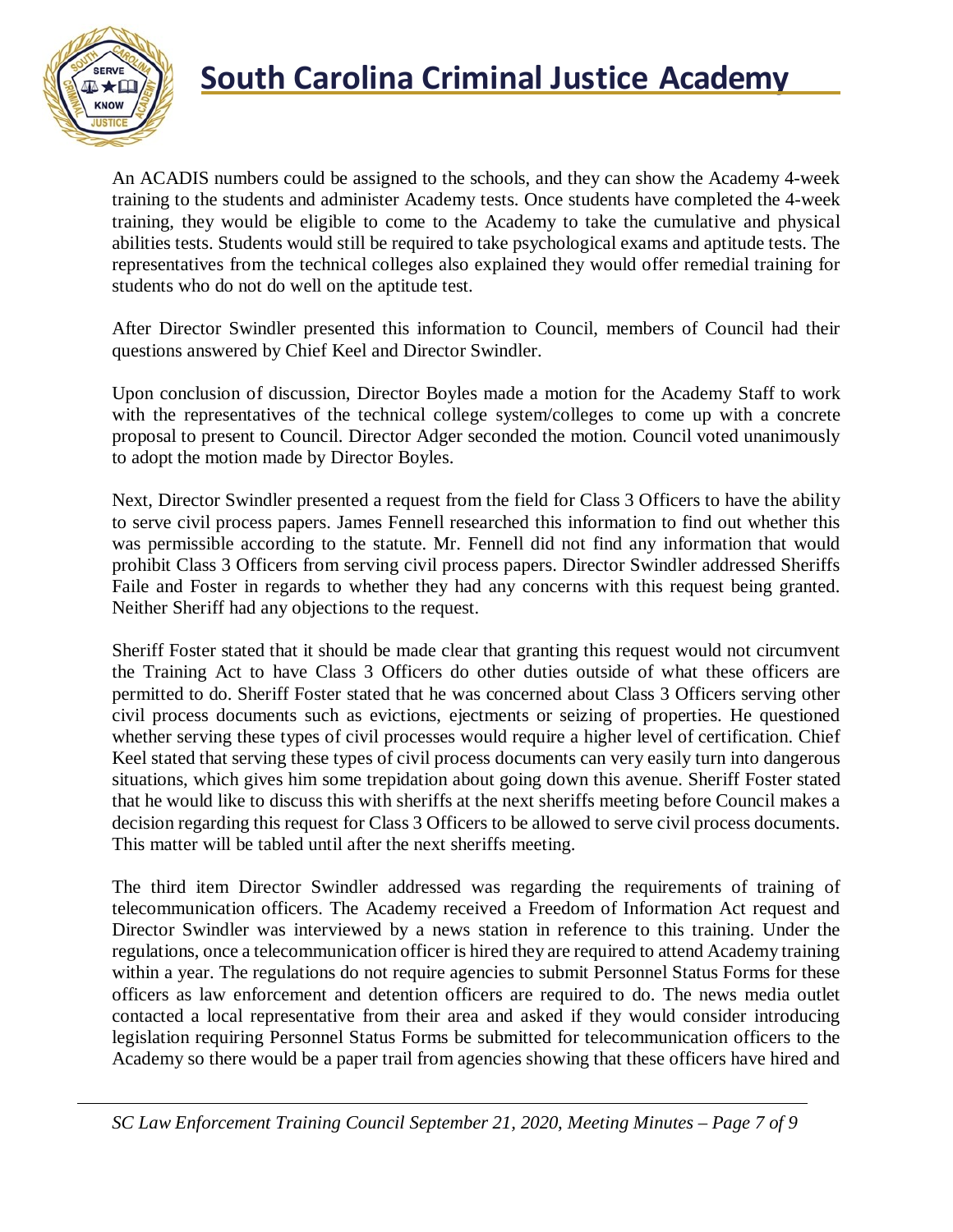

## **South Carolina Criminal Justice Academy**<br>KNOW

have attended the Academy for certification. The representative contacted the Academy to see if this requirement is something Council would like to see added to the regulation so it can be brought before the General Assembly. Council discussed this matter and had questions answered by Director Swindler and James Fennell.

Sheriff Foster made a motion to pursue this matter with the General Assembly and also to advise agencies on what they should be doing regarding their telecommunication officers. The motion was seconded by Director Adger. Council unanimously decided that agencies should be required to submit Personnel Status Forms for telecommunication officers.

While on the topic of certification matters, Sheriff Foster asked whether an officer can keep their certification as part-time officers. Director Swindler stated that these officers could keep their certification IF they are regularly employed by a law enforcement agency. Sheriff Foster also asked whether people hired as code enforcement officers such as litter and animal control officers are required to attend any type of Academy training. Director Swindler stated that these officers are considered Class 3 Officers and are required to complete training for Limited Duty Officers. Sheriff Faile asked if a Code Enforcement Officer employed by the County Administrator is a Class 3 Officer. James Fennell stated that according to the statute, if a person has arresting authority then they have to be trained through the Academy. If they do not have arresting authority then they do not have to be trained through the Academy and therefore are not considered a Class 3 Officer. It was also stated that these officers cannot carry firearms under the latter circumstance.

Director Swindler gave an update on how many agencies have returned their acknowledgements in regards to receiving the memo issued about the enforcement of civil penalties. Director Swindler also reminded Council of the change in date for the November meeting. The new meeting date is November 9, 2020, due to the SC Police Chiefs Association Leadership Conference being held at the time of the original November  $16<sup>th</sup>$  date.

#### **CLOSING REMARKS/ADJOURNMENT** *Agenda Item V*

Director Boyles informed Council of the retirement of Captain Robert McCullough of the SC Department of Natural Resources.

Sheriff Foster made a motion to adjourn the meeting. The motion was seconded by Captain Gallam.

The meeting was adjourned at 12:05 p.m.